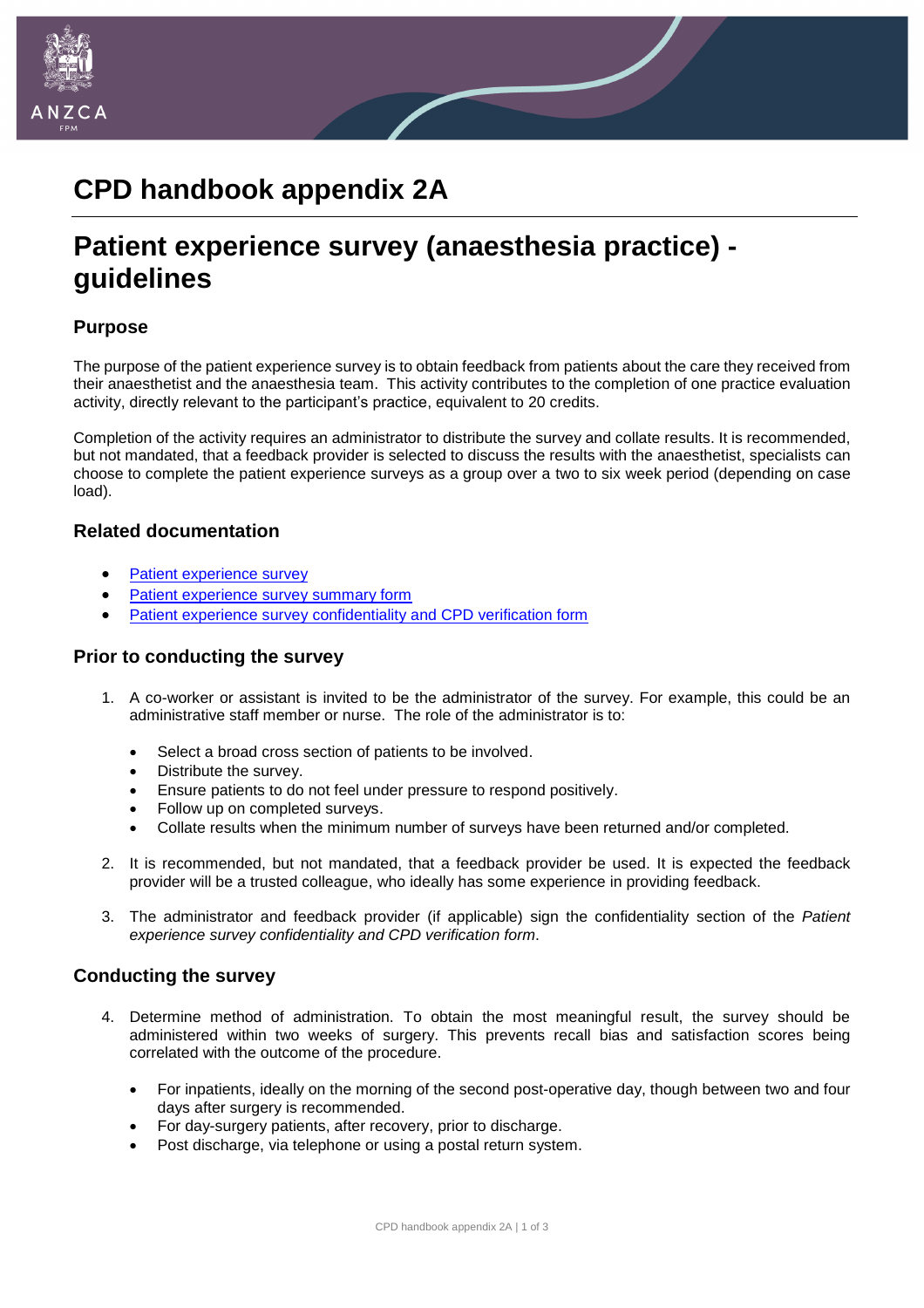

Please note: response rates differ depending on timing and method of administration. It is recommended that the same timing and method be used for each patient experience survey activity. If the survey is to be administered via a telephone after discharge, the same survey administrator should be used to contact all patients selected to participate in the survey.

- 5. The administrator should pre-determine a system to select patients to minimise bias. As a whole, the patient group used for the survey should reflect the general practice of the anaesthetist(s) who is/are the subject of the survey.
- 6. It is suggested that administrators distribute approximately 20-30 surveys per specialist. Responses from a minimum of 15 surveys per specialist must be included on the survey summary form.
- 7. The administrator should provide the following information to patients:

Patients undergoing elective surgery should be informed in advance that they might be asked to complete a patient experience survey regarding the care provided by the anaesthetist and anaesthetic team. Patients could be notified in pre-admission packs or when they arrive at the hospital, prior to the first consultation with the anaesthetist.

Should a patient be unable to complete the survey independently, the administrator could read the questions and record the patient's response for them. It is preferable for the administrator to provide help rather than family members, as they may influence the response of the patient.

The following is an **example** of statements that could be used to facilitate discussion:

*"Your anaesthetist is the specialist doctor responsible for your safety and comfort during and immediately after your surgery.*

*He or she does this by:*

- *Considering your medical history before the operation and makes sure it is okay for you to have the surgery.*
- *Staying with you all the time and keeping an eye on your breathing, the action of your heart and your fluid levels during the procedure.*
- *Giving you medications to control pain and keep your body relaxed.*
- *Managing problems if they arise.*

*After your surgery you may be asked to complete a patient experience survey about your anaesthetist and anaesthesia team.* 

*<Select administration method and advise patient accordingly>*

*The survey will be given to you when you are on the ward.*

*The survey will be given to you before you go home.*

*<Insert name of administrator> will contact you by phone the day after you get home.*

*The survey will be given to you before discharge and should be returned in the postage paid envelope provided."*

*It should only take 10 minutes to complete and the purpose of the survey is to identify areas of improvement and focus on professional development. We would appreciate your time to participate. Your feedback will remain anonymous.*